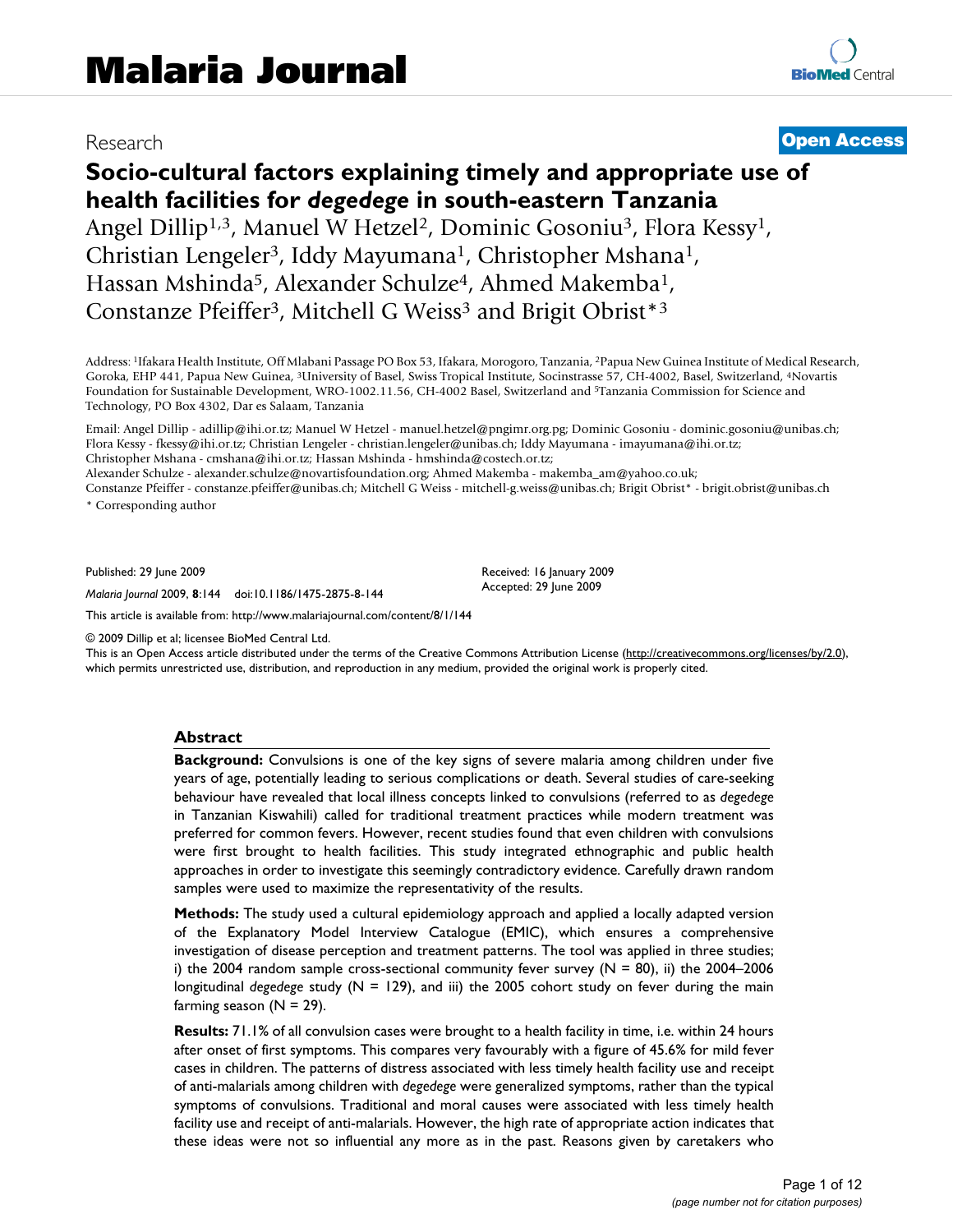administered anti-malarials to children without attending a health facility were either that facilities were out of stock, that they lacked money to pay for treatment, or that facilities did not provide diagnosis.

**Conclusion:** The findings from this sample from a highly malaria-endemic area give support to the more recent studies showing that children with convulsions are more likely to use health facilities than traditional practices. This study has identified health system and livelihood factors, rather than local understandings of symptoms and causes relating to *degedege* as limiting health-seeking behaviours. Improvements on the supply side and the demand side are necessary to ensure people's timely and appropriate treatment: Quality of care at health facilities needs to be improved by making diagnosis and provider compliance with treatment guidelines more accurate and therapies including drugs more available and affordable to communities. Treatment seeking needs to be facilitated by strengthening livelihoods including economic capabilities.

# **Background**

Malaria continues to be a major public health problem worldwide and one of the leading causes of morbidity and mortality in sub-Saharan Africa, despite global and national control efforts. Malaria is one of the five lifethreatening conditions causing more than half a million deaths of African children annually [1]. In Tanzania, malaria is responsible for 34% of deaths among children under five years of age [2]. The global strategy for malaria control mainly focuses on case management, through early diagnosis and prompt treatment of all fever cases in malaria endemic areas [1]. Prompt diagnosis and timely malaria treatment within 24 hours after onset of first symptoms can reduce illness progression to severe stages, and therefore, decrease mortality.

Recent studies point out that before referral rectal artesunate can be given to patients who cannot be treated in time and are several hours away from facilities [3]. If patients cannot access injections or be treated orally, a single artesunate suppository at the time of the referral can reduce the risk of death or permanent disability. Nevertheless, the same multi-country trial showed that there was only a reduction of mortality of patients that were treated no later than six hours. Reaching clinics in time still remains crucial. However, prompt malaria treatment is a major challenge in many developing countries [4].

Before developing a partial immunity, children below five years of age in endemic countries are at a high risk of acquiring a severe form of malaria. Besides contributing to death, severe malaria amongst children under five years of age may cause serious complications, including brain damage and anaemia. The standard treatment of severe malaria is an intramuscular injection or an intravenous infusion of quinine [5].

Convulsions are one of the main manifestations of severe malaria. Several studies on childhood illnesses as reviewed by Williams and Jones [6] have provided contradictory evidence with regard to treatment of convulsions. Research in sub-Saharan Africa has revealed that conditions with convulsions as leading symptoms were not linked to malaria, and were primarily treated with traditional practices, as opposed to common fever cases for which modern biomedical treatment was preferred [7- 12].

In Tanzania, the Kiswahili term used for convulsions in children is *degedege*. '*Degedege*', meaning '*bird bird'*, is believed to be an evil spirit that takes form of a bird and casts its shadows on children who eventually become ill, develop convulsions and may die [13-15]. Fever cases are referred to as *homa*, and are commonly associated with malaria. Although the link between malaria and convulsions is recognized, *degedege* and *homa* tend to be treated differently. *Degedege* is reported more likely to be managed by traditional practices, while *homa* is mainly treated by the formal health system [14,16-19]. On the other hand, a study conducted in Kilosa and Handeni Districts in Tanzania [20] found that traditional healers encouraged modern treatment-seeking for convulsing children by referring severe cases of malaria to health facility. A recent study using verbal autopsy methodology indicated that 78.7% of malaria deaths in south-eastern Tanzania used modern treatment as the first resort to care [21]. Similarly, vignette interviews in Ghana revealed that more than 90% of respondents identified convulsions as severe conditions and recognized the need to seek modern treatment [22].

Some studies on the other hand showed that children with *homa* and/or *degedege* did not attend health facilities due to a number of access related factors, including availability and affordability of services [23-25]. Health service studies focus on health system factors and reducing supply barriers to ensure access to health care [26-28]. Such studies concentrate on improving the quality of care through ensuring availability of supplies, skilled staff, and quality of service [29].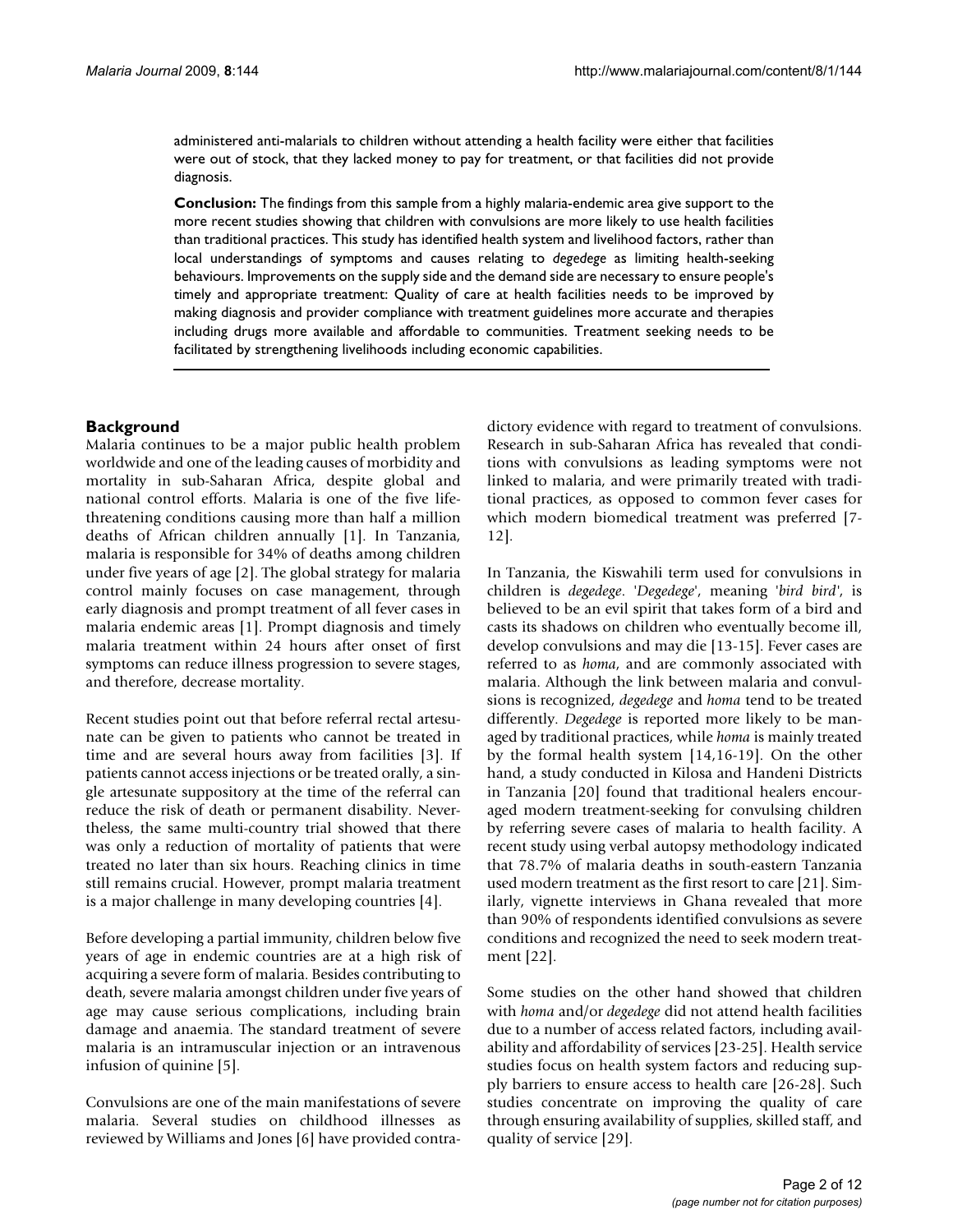The present study compared the local understanding and treatment of children under five years of age suffering from *degedege* with fever cases in rural areas of south-eastern Tanzania. Children under five years were selected because they are most at risk of contracting malaria. Within the study, interviews with caretakers (parents/ guardians) were conducted. The objective of the study was to describe and explain first treatment-seeking for *degedege*, and to explore how understanding of symptoms and causes related to *degedege* influence response strategies of care takers.

This study was conducted within the framework of the ACCESS Programme, a malaria intervention aiming at understanding and improving access to prompt and effective malaria treatment in rural Tanzania [4]. The study complements previous research [30] carried out within the same programme to investigate access obstacles to malaria treatment.

## **Methods**

#### *Study area*

This study took place in the Kilombero and Ulanga Districts in Southeastern Tanzania. The research site is part of the local Health Demographic Surveillance System (HDSS) covering 25 villages in the two districts. The programme conducts its monitoring and evaluation activities through this HDSS. Every four months HDSS staff monitor and register all births, deaths, pregnancies, socio-economic indicators, and in- and out-migrations of all residents through household surveys [4]. This allows on one hand the tracking of all individuals and most importantly for this work, to draw an almost perfect random sample, which is essential for the representativity of the results. In 2004, the population of the 25 HDSS villages in Kilombero and Ulanga Districts was 74,200 inhabitants, with an additional 45,700 people living in Ifakara town, the main settlement in the districts [31].

In 2004 there were 14 public and private health facilities in the study area [4]. Moreover over 400 drug shops were present (general shops selling drugs: 454; shops stocking anti-malarials: 54); from 2006 onwards these included among which Accredited Drug Dispensing Outlets (ADDOs), which are allowed to sell a limited range of prescription-only medicine, and so-called Part II drug stores, which offer over-the-counter (OTC) drugs. General shops provide antipyretics, although in some villages they illegally dispense anti-malarials as well. There are many traditional healers providing varying kinds of services ranging from protection of disease, to treatment of illness and other misfortunes associated with witchcraft and spirits [13].

The most common activities are subsistence farming, fishing and small scale trading, with rice and maize being the predominant food crops. Families spend several months in their farming site (*shamba* in Kiswahili), located at an average 7.5 km away from the main houses in the fertile lower wetlands [32].

#### *Instruments*

The present study used a cultural epidemiology approach, and applied a locally adapted and constructed version of the Explanatory Model Interview Catalogue [33]. EMIC interviews allow for assessing specified health problems from the local perspective of affected individuals, their families, and/or community members [22]. The interviews aim to gather information on people's knowledge, understanding and experience of diseases such as malaria [13,16]. As a semi-structured interview, the EMIC was applied in the ACCESS Programme in order to collect both quantitative and qualitative information on illness experience, its meaning and related behaviour for fever and *degedege*, mostly referred to as patterns of distress (PD), perceived causes (PC) and help-seeking (HS) [33]. EMIC interviews extract explanatory models of respondents in their own terms [33] and explain how such models influence particular behaviors. For the purpose of this study, EMIC was employed to understand how explanatory models for *degedege* influence treatment-seeking behaviours.

#### *Study design*

A similar EMIC was applied in three different studies (for details see Table 1):

1. A random sample cross-sectional community fever survey drawn from the HDSS and Ifakara Town areas  $(N = 80)$ 

2. The longitudinal *degedege* community study with cases drawn from the longitudinal HDSS surveillance  $(N = 129)$ 

3. Longitudinal *shamba* fever study in which a random sample of households was followed during the time spent in their *shamba* (N = 29).

All studies only included children who had experienced either an episode of fever or of *degedege* in the past 14 days. For ethical reasons, children who had not recovered the day before the interview were excluded from the study, and those who were still sick at the time of the interviewer's visit were advised to attend a health facility. The EMIC was administered to caretakers of the children immediately after finding the case, except for the longitudinal *degedege* study, in which interviewers visited the household of the child two to four weeks after a HDSS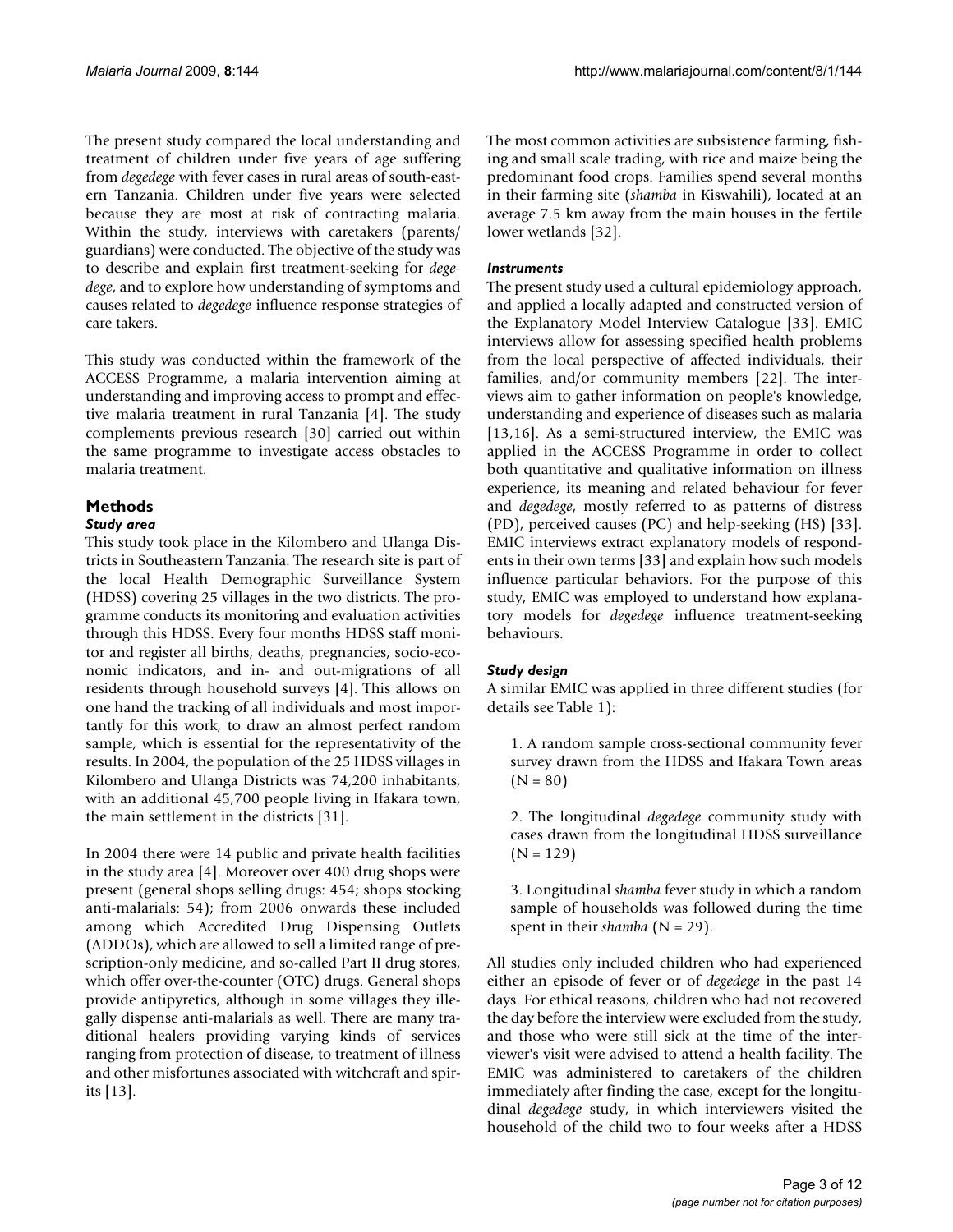#### **Table 1: Characteristics of the Three Studies**

|                           | Cross-sectional Community fever<br>survey                                                                                                                                                                                                                                                                                                                                                                                                                                                                                                                                                                                                                                                                                                 | Longitudinal degedege<br>community study                                                                                                                   | Longitudinal shamba (farm sites) fever study                                                                                                                                                                                                                                                                                                                                                                                     |
|---------------------------|-------------------------------------------------------------------------------------------------------------------------------------------------------------------------------------------------------------------------------------------------------------------------------------------------------------------------------------------------------------------------------------------------------------------------------------------------------------------------------------------------------------------------------------------------------------------------------------------------------------------------------------------------------------------------------------------------------------------------------------------|------------------------------------------------------------------------------------------------------------------------------------------------------------|----------------------------------------------------------------------------------------------------------------------------------------------------------------------------------------------------------------------------------------------------------------------------------------------------------------------------------------------------------------------------------------------------------------------------------|
| Aim of the study          | To examine treatment-seeking<br>behaviour for fever                                                                                                                                                                                                                                                                                                                                                                                                                                                                                                                                                                                                                                                                                       | To explain treatment-seeking<br>behaviour for degedege, and<br>identify how symptoms and<br>causes related to degedege<br>effect first response strategies | To examine treatment-seeking for fever during<br>farming season                                                                                                                                                                                                                                                                                                                                                                  |
| <b>Study setting</b>      | HDSS area of Kilombero and Ulanga                                                                                                                                                                                                                                                                                                                                                                                                                                                                                                                                                                                                                                                                                                         | HDSS area of Kilombero and<br>Ulanga                                                                                                                       | HDSS area of Kilombero and Ulanga                                                                                                                                                                                                                                                                                                                                                                                                |
| Sample size               | 80                                                                                                                                                                                                                                                                                                                                                                                                                                                                                                                                                                                                                                                                                                                                        | 129                                                                                                                                                        | 29                                                                                                                                                                                                                                                                                                                                                                                                                               |
| <b>Sampling procedure</b> | A total number of 318 households<br>were random-sampled from the<br>registered 16,220 households in the<br>DSS villages. Only households with at<br>least one under five years of age child<br>were included in the study. Of all 318<br>households, 58 under five years of<br>age households reported a fever<br>episode in the past 14 days.<br>In Ifakara town, a two stage random<br>sampling of 223 households was<br>performed. Of all 329 ten-cell<br>leaders, a random sample of 35 ten<br>cell leaders were visited to obtain a<br>complete list of their ten cells. Six<br>households per each ten-cell were<br>randomly sampled. Only 22<br>households with children under five<br>years of age met the selection<br>criteria. | 129 Degedege cases were<br>continuously extracted from<br>DSS records between<br>November 2004 to March 2006<br>and followed up for an EMIC<br>interview   | Ten out of 25 HDSS villages were randomly<br>selected. A two stage random sample of 159<br>households was drawn in proportion to the<br>relative size of the village. Altogether 100<br>households were eligible, but only 29<br>households included children under five years<br>of age who had recovered from a recent fever<br>episode. These households were therefore<br>followed for an EMIC interview on monthly<br>basis |
| <b>Study respondents</b>  | Caretakers of children under five<br>years of age                                                                                                                                                                                                                                                                                                                                                                                                                                                                                                                                                                                                                                                                                         | Caretakers of children under<br>five years of age                                                                                                          | Caretakers of children under five years of age                                                                                                                                                                                                                                                                                                                                                                                   |
| <b>Interviewers</b>       | <b>ACCESS and HDSS Staff</b>                                                                                                                                                                                                                                                                                                                                                                                                                                                                                                                                                                                                                                                                                                              | <b>ACCESS Staff</b>                                                                                                                                        | <b>ACCESS Staff</b>                                                                                                                                                                                                                                                                                                                                                                                                              |

field worker had identified and reported the illness episode. A caretaker was defined as the parent/guardian who provides the daily essential needs of the child, such as bathing, feeding, clothing, or sending the child to school or to the hospital when sick.

Interviews were conducted in Kiswahili by HDSS field workers and by two trained local interviewers of the ACCESS programme, one doing the interview, a second one recording the answers. All interviews, except those done by the HDSS field workers, were tape-recorded, transcribed and entered into their respective sections in the EMIC. The HDSS interviews were entered directly into the interview questionnaire (EMIC) without being recorded.

For the purpose of adhering to these ethical requirements, all participating individuals who were involved in this project were informed about its aim, the interview procedures, and about their rights as informants before they were asked for their verbal consent. Participation in data collection was voluntary and participants were free to leave at any time.

#### *Sample*

(1) For the HDSS community fever survey, a village stratified random sample was drawn whereby the number of households sampled was proportional to the total number of households in the village. In total, 318 households were drawn from the registered 16,220 households in the DSS villages [30]. Only households with at least one child under five years of age were included in the study. Of all 318 households, 58 reported a fever episode in the past 14 days for a child under five years of age.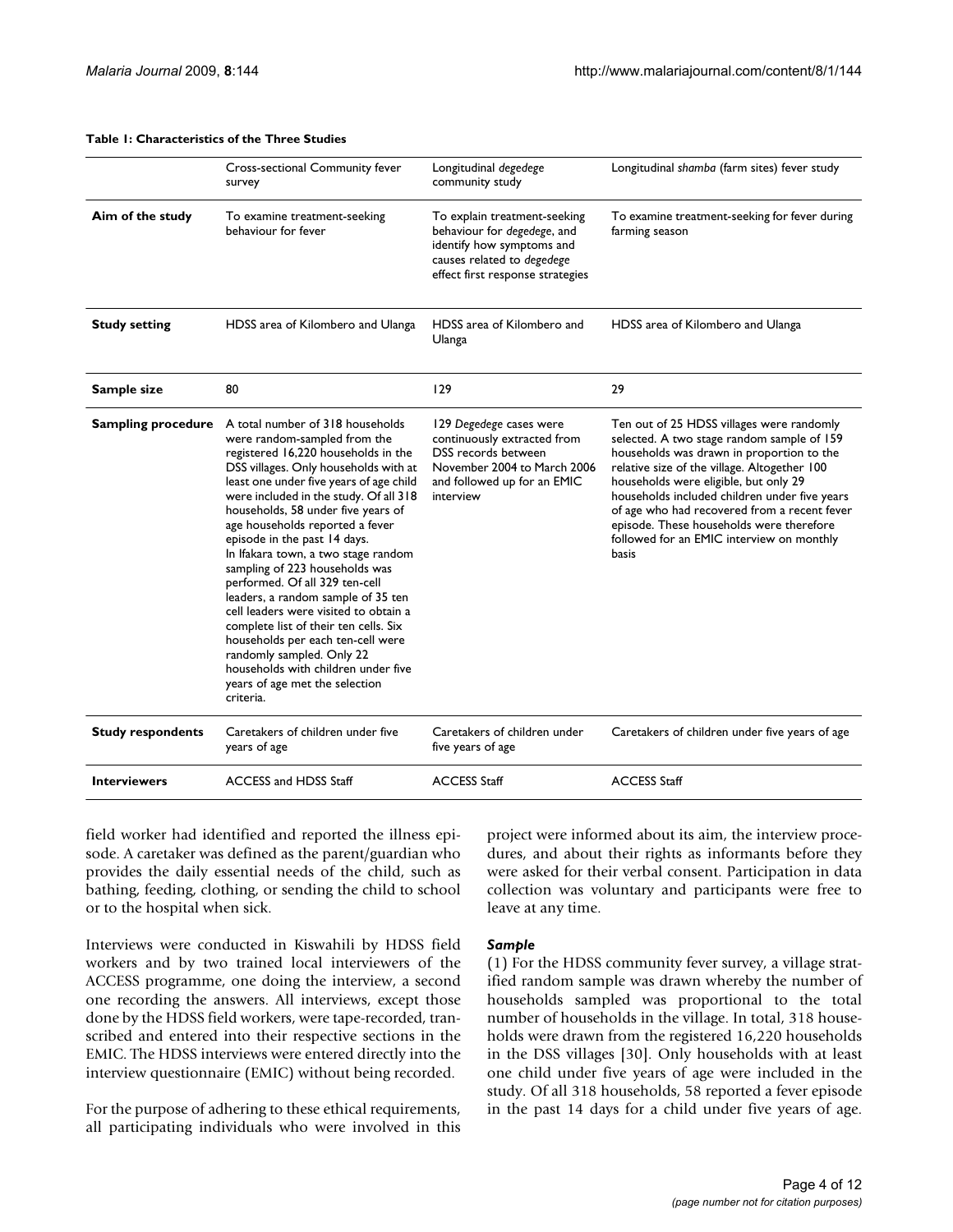These households were visited between May 2004 and August 2004 for an EMIC interview.

In Ifakara town, there was no updated household list available for sampling purposes. With the support of village and hamlet leaders, the majority of households could be identified and a two-stage random sampling of 223 households performed. Since every household is supposed to be under a ten cell leader a list of all 329 ten cell leaders was established with support from local government officials [30]. A random sample of 35 ten cell leaders was visited for the purpose of setting up a complete list of households within their ten-cells. Six households from each ten cell were then randomly sampled for the study. Only 22 households with children under five years of age met the selection criteria and were visited between May 2004 and August 2004 for an EMIC Interview.

(2) The longitudinal *degedege* study was conducted between November 2004 and March 2006 in the area of the HDSS. A total number of 129 households whose children had *degedege* were extracted continuously from DSS records and followed up for an EMIC interview.

(3) For the *shamba* study, data were collected between January and August 2005, to examine treatment-seeking patterns during the farming season. Ten out of 25 HDSS villages were randomly chosen for the study. A list of villagers (5,912) who had reported to own a farming plot was obtained from HDSS records. A two stage random sample of 159 households was drawn in proportion to the relative size of the village. Altogether 100 households were eligible for the study, but only 29 households had children below five years of age who had recovered from a fever episode. These households (29) were identified and followed to their farming fields on a monthly basis for an EMIC interview.

#### *Data management and analysis*

Quantitative data from the EMIC interviews were doubleentered using Microsoft Fox Pro, and analysed using SAS software (Statistical Analysis of Software Institute, Cary, NC, USA). The analysis was re-computed with reference to illness labels: *homa*, malaria and *degedege*. Referring to the national malaria treatment policy, which recommends treatment of malaria within 24 hours of onset of symptoms, children were classified with respect to three outcome variables: (1) 'Timely health facility use' (HF use), defined to include health facility use within 24 hours; (2) 'Timely health facility and anti-malarial use' (HF AM) meaning health facility and anti-malarial use within 24 hours; (3) 'Timely anti-malarial not from the health facility' (AM not HF) refers to children who used timely antimalarial not received from a health facility. The correlation of socio-demographic variables, patterns of distress

(illness experiences), and perceived causes (meaning of illness) with the outcome variables were analysed and adjusted in a multivariate logistic regression model.

To clarify the nature of the explanatory model variables and how these explain the outcome variables, the Max-QDA software was used [34]. A coded template for each study was prepared in Microsoft Word, through which qualitative narratives from EMIC interviews were entered before being imported into MaxQDA. Relevant variables were imported from the quantitative data set to select records of particular interest. Content analysis of illness narratives detailed the meaning of categorical codes, and explained the character of correlation identified from quantitative analysis.

# **Results**

#### *Sample characteristics*

The socio-demographic characteristics of respondents from the three studies are presented in Table 2. The analysis included 235 children whose caretakers identified the condition as malaria, *homa* or *degedege*; three cases that did not fall into any of the above illness labels were excluded. The majority of family caretakers interviewed were women (82.6%) and married (80%). 41.3% of respondents disclosed that their income is not regular or dependable. The majority (94.9%) depended on farming as the main source of income and livelihood. Regarding the place of illness recognition, 73.6% of caretakers recognized the illness of the children at home.

With regard to treatment options for the children, 60.9% of all children with *homa*, malaria or *degedege* were reported to have 'timely health facility' use (HF use). Out of these, 57% obtained anti-malarial medicines from the facility (HF AM), and 23% used 'timely anti-malarials not from health facility' (AM not HF) (Table 3).

#### *Treatment-seeking for* **homa***, malaria and* **degedege**

The demographic characteristics of children in correlation with the outcome variables are presented in Table 3. The sex of the child (female) was associated with less timely health facility use and receipt of anti-malarial medication from the health facility. Being a farmer was also a factor associated with less timely health facility use, but since 95% of the sample were farmers, this could be expected. It was surprising that health facility availability was associated with timely anti-malarial use not from health facility (AM not HF). This is also reflected in the fact that a lack of immediate use of a health facility was observed among children who reported 'timely used anti-malarials not obtained from health facility'. Illness narratives revealed that health facility availability did not motivate caretakers to seek prompt treatment, since they believed that the health facilities would be out of drug stock.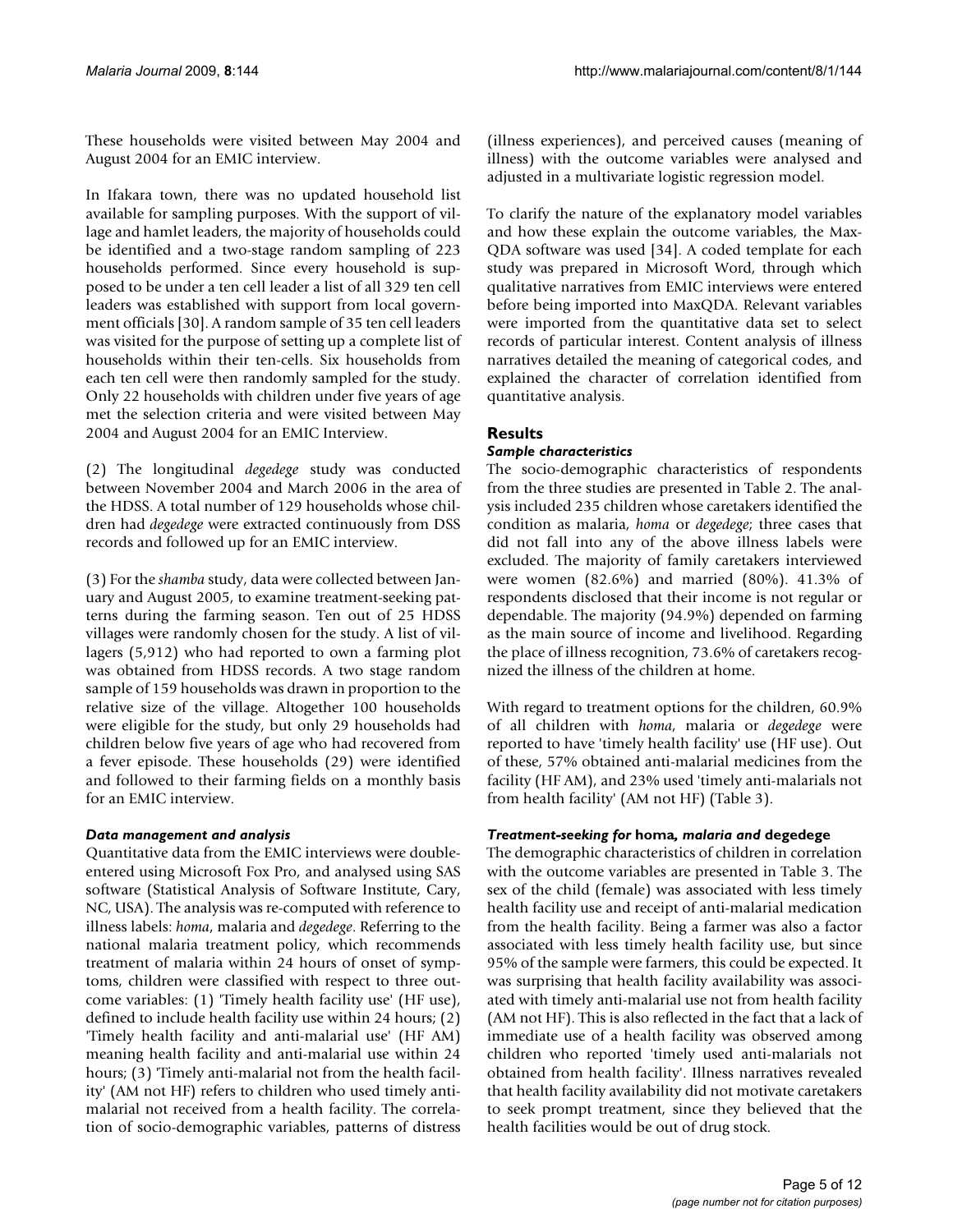|                            | Degedege $n = 135$ | Malaria $n = 72$ | Homa $n = 28$ | Total $n = 235$ |
|----------------------------|--------------------|------------------|---------------|-----------------|
| Relationship to the child  |                    |                  |               |                 |
| Mother                     | 85.9               | 77.8             | 78.6          | 82.6            |
| Father                     | 10.4               | 15.3             | 17.9          | 12.8            |
| Grandmother                | 0.7                | 4.2              | 0.0           | 1.7             |
| Other                      | 3.0                | 1.4              | 0.0           | 2.1             |
| Not specified              | 0.0                | 1.3              | 3.5           | 0.8             |
| <b>Marital status</b>      |                    |                  |               |                 |
| Never married              | 9.6                | 13.9             | 10.7          | 11.1            |
| Married                    | 83.0               | 77.8             | 71.4          | 80.0            |
| Separated, divorced        | 5.9                | 8.3              | 14.3          | 7.7             |
| Widowed                    | 0.7                | 0.0              | 0.0           | 0.4             |
| Not specified              | 0.8                | 0.0              | 3.6           | 0.8             |
| <b>Income</b>              |                    |                  |               |                 |
| Regular and dependable     | 40.0               | 30.6             | 42.9          | 37.4            |
| Possibly                   | 17.0               | 8.3              | 7.1           | 13.2            |
| Uncertain                  | 10.4               | 6.9              | 0.0           | 8.1             |
| Not regular and dependable | 32.6               | 54.2             | 50.0          | 41.3            |
| Occupation                 |                    |                  |               |                 |
| Farmer                     | 94.8               | 94.4             | 96.4          | 94.9            |
| <b>Trade/Business</b>      | 3.7                | 4.2              | 3.6           | 3.8             |
| Labourers                  | 1.4                | 0.0              | 0.0           | 0.8             |
| Teacher                    | 0.0                | 1.4              | 0.0           | 0.4             |
| <b>Illness recognition</b> |                    |                  |               |                 |
| Home                       | 79.3               | 72.2             | 50.0          | 73.6            |
| Shamba                     | 20.7               | 27.8             | 50.0          | 26.4            |

**Table 2: Demographic Characteristics of Caretaker Respondents (%)**

Most of the determinants for 'HF use' and 'HF AM' are similar (Table 3). For the categories of distress, 'no interest to play', 'cough' and 'difficult breathing' were associated with timely health facility use and receipt of anti-malarial from the facility (HF AM), while 'hot abdomen' related more to timely health facility use (HF use). For the perceived causes, people stated that 'eating leftover food' and 'stage of child growth' were more associated with 'HF AM' while 'hereditary causes' and 'bird *degedege*' were associated with less use of 'HF AM'. On the other hand 'blood weakness' was related to 'timely health facility use and receipt of anti-malarial' (HF AM), while those who mentioned 'contamination' as the cause were less likely to use 'timely health facility and receive anti-malarial' (HF AM).

For the outcome variable 'AM not HF', the categories of distress associated with this response included: 'not happy', 'diarrhoea' and 'shivering'. Whereas, the categories of distress of: 'sleeps', 'hot abdomen' and 'froth in mouth' were the symptoms related to less use of timely anti-malarial not from the health facility (AM not HF). The perceived causes related to the same outcome variable were comprised of: breast-feeding and 'do not know the cause', while bird '*degedege*' was associated with less use of 'AM not HF'.

#### *Treatment-seeking for* **degedege**

More specifically, the study narrowed its focus on treatment-seeking patterns for children with *degedege* (Table 4) compared to *homa*. For a general fever case definition, the same children had been studied within the ACCESS Programme by Hetzel *et al* [30], whose interest was to capture the general obstacles to prompt malaria treatment. The present study focuses on how illness experiences and meanings given to *degedege* influence treatment-seeking patterns.

#### *'Timely health facility use" and "timely health facility and anti-malarial use'*

The study found some similarities in determinants of the outcome variables 'HF use' and 'HF AM' among children with *degedege*. About 71.1% of all degedege cases were 'timely brought to health facility' and the majority (66.7%) received anti-malarial medication from the facility. In comparison, 45.6% of children with *homa* used timely health facility and 42.7% of them received antimalarial from the facility. Respondents in these groups also mentioned malaria ( $p = 0.04$ ) and *homa* ( $p = 0.03$ ) when talking about the symptoms, indicating that caretakers made a link between convulsions and *homa* or malaria (Table 4).

Symptoms associated with 'HF AM' included: 'hot abdomen', 'cough', 'no interest to play' and 'difficulty breath-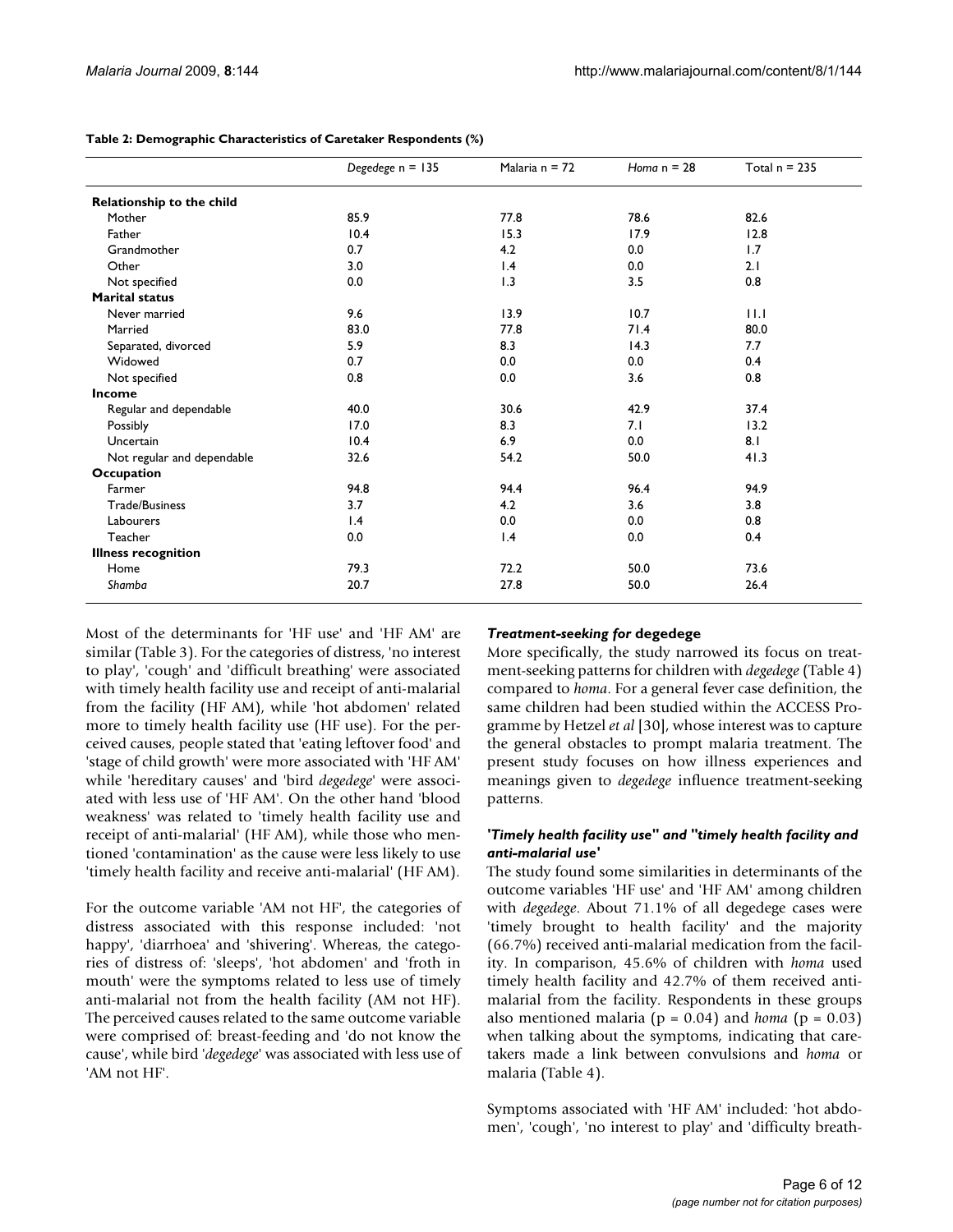#### **Table 3: Demographic and socio-cultural features of children with** *degedege***, malaria and** *homa***(n = 235)**

|                                       | HF Use <sup>1</sup> |         |                | HF AM $2)$ |               | AM not $HF3$ |
|---------------------------------------|---------------------|---------|----------------|------------|---------------|--------------|
|                                       | $n = 143(60.9%)$    |         | $n = 134(57%)$ |            | $n = 54(23%)$ |              |
|                                       | Estimate            | P-Value | Estimate       | P-Value    | Estimate      | P-Value      |
| <b>Demographics</b>                   |                     |         |                |            |               |              |
| Degedege*                             | 0.69                | 0.00    | 0.41           | 0.06       | $-0.39$       | 0.19         |
| HF availability                       |                     |         |                |            | 0.61          | 0.04         |
| HF immediate use (only for AM not HF) |                     |         |                |            | $-1.69$       | 0.00         |
| Female Sex                            | $-0.78$             | 0.02    | $-0.82$        | 0.02       |               |              |
| Never Married                         |                     |         |                |            | $-1.98$       | 0.02         |
| Sep/Div                               |                     |         |                |            | $-1.14$       | 0.21         |
| Farmer                                | $-2.89$             | 0.02    | $-1.91$        | 0.04       | $-1.57$       | 0.10         |
| <b>Categories of distress</b>         |                     |         |                |            |               |              |
| No interest to play                   | 0.88                | 0.01    | 0.89           | 0.01       |               |              |
| Not happy                             |                     |         |                |            | .4            | 0.03         |
| Sleeps                                |                     |         |                |            | $-1.29$       | 0.00         |
| Loss of appetite                      |                     |         | $-0.24$        | 0.16       | $-0.42$       | 0.09         |
| Crying all the time                   | $-0.37$             | 0.15    |                |            |               |              |
| Hot body                              |                     |         |                |            | 0.28          | 0.07         |
| Hot abdomen                           | 0.44                | 0.04    | 0.39           | 0.07       | $-1.68$       | 0.00         |
| Cough                                 | 0.65                | 0.02    | 0.69           | 0.01       |               |              |
| Difficult breathing                   | 0.53                | 0.02    | 0.60           | 0.01       |               |              |
| Yellow eyes                           |                     |         |                |            | 0.71          | 0.08         |
| Diarrhoea                             | 0.29                | 0.07    |                |            | 0.49          | 0.00         |
| Shivering                             |                     |         |                |            | 0.59          | 0.05         |
| Body becomes stiff                    | 0.39                | 0.05    | 0.33           | 0.09       |               |              |
| Froth in the mouth                    |                     |         |                |            | $-1.15$       | 0.05         |
| Easily startled                       | $-0.34$             | 0.27    |                |            |               |              |
| <b>Perceived causes</b>               |                     |         |                |            |               |              |
| Impure water                          |                     |         | 0.38           | 0.07       |               |              |
| Eating leftover food                  | 1.19                | 0.00    | 1.51           | 0.00       |               |              |
| <b>Breast feeding</b>                 |                     |         |                |            | 2.59          | 0.00         |
| Worms                                 | $-0.56$             | 0.13    | $-0.50$        | 0.19       | 0.92          | 0.08         |
| Stage of child growth                 | 0.76                | 0.01    | 0.83           | 0.01       | 0.60          | 0.09         |
| Constitution/blood weakness           | 0.77                | 0.13    | 1.14           | 0.03       |               |              |
| Hereditary                            | $-1.87$             | 0.01    | $-1.85$        | 0.01       | $-1.99$       | 0.05         |
| Sanitation/dirty environment          |                     |         |                |            | $-0.45$       | 0.08         |
| Contamination - contact               |                     |         | $-1.09$        | 0.03       |               |              |
| Wind                                  |                     |         |                |            | 1.02          | 0.11         |
| Failure to abstain from sex (parent)  | $-0.91$             | 0.13    | $-0.75$        | 0.16       | $-1.41$       | 0.06         |
| Bird/insect called degedege           | $-0.31$             | 0.05    | $-0.37$        | 0.02       | $-0.80$       | 0.04         |
| Other mention                         |                     |         | 0.16           | 0.16       | $-0.17$       | 0.43         |
| Don't know                            |                     |         |                |            | 0.94          | 0.01         |
|                                       |                     |         |                |            |               |              |

Note: Model fitness based on the likelihood ratio (all models with p < 0.0001)

1) Model outcome: health facility immediate use (HF use) (same day or next day)

<sup>2)</sup> Model outcome: health facility and antimalarial immediate use (HF AM) (same day or next day)

3) Model outcome: antimalarial immediate use (AM not HF) (same day or next day) not from the health

\*illness identified with *degedege* in the illness narratives even though identified primarily with *homa* and malaria

ing'. The following narratives indicate how caretakers explain such symptoms and the need to seek prompt treatment: "*The child's fever was very high, you know always the fever starts in the abdomen then goes to the head then comes degedege, the only thing is to rush the child to health facility*" (female respondent aged 38 from Minepa village). Another caretaker explained, "*the child was coughing and struggling hard to breathe like somebody who has asthma, you know the life of any human being depends on breathing so I was scared that the child might die and took him straight to health* *facility*" (female respondent aged 24 from Mngeta village). The patterns of distress that were associated with 'less health facility use' were 'vomiting' and 'increased sleeping'. These symptoms were viewed by caretakers as unserious and manageable in the household, by purchasing drugs from drug stores.

The perceived causes associated with 'HF use' and 'HF AM' were 'blood weakness' and 'sanitation/dirty environment'. The following narratives explain the perceived causes of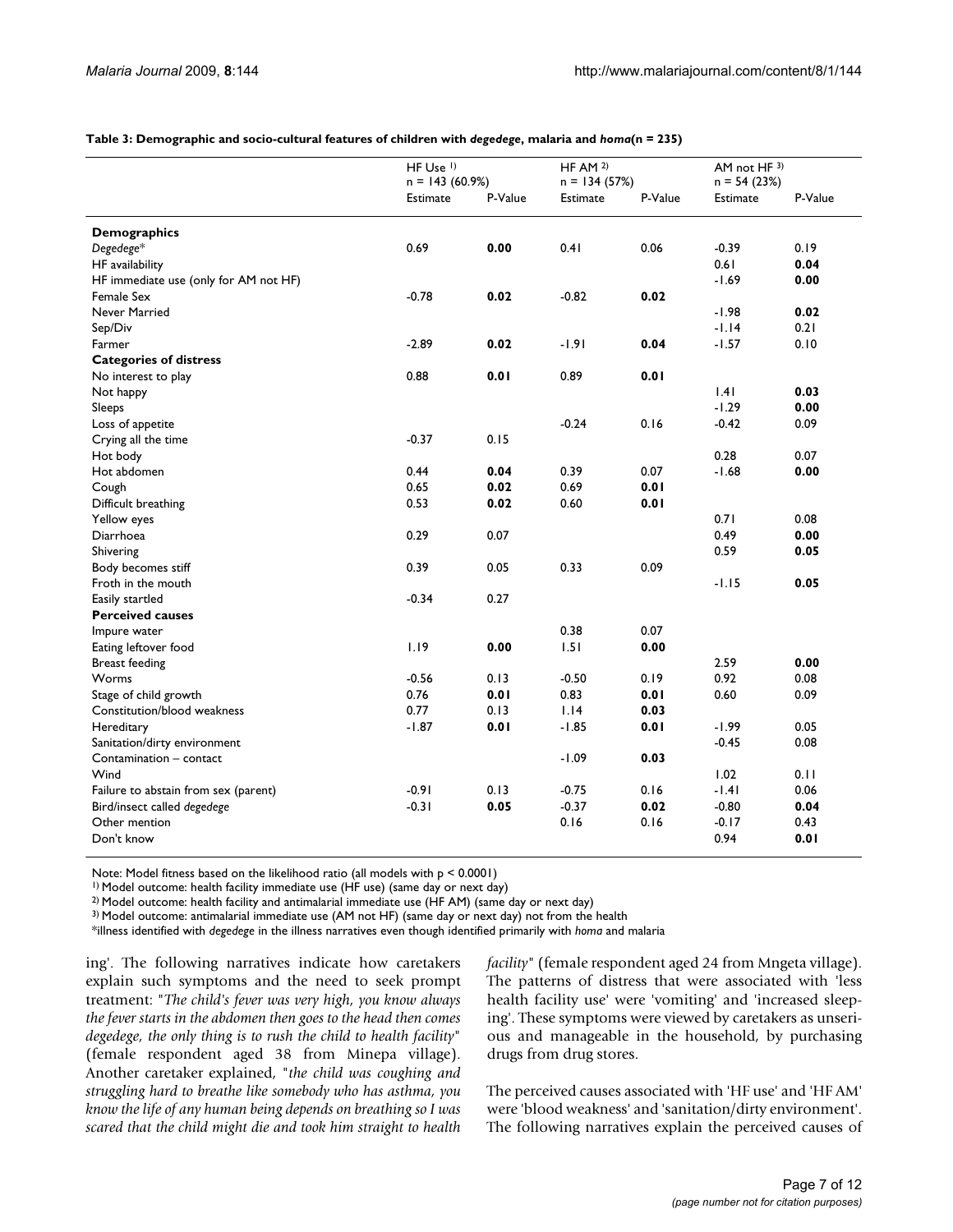#### **Table 4: Demographic and socio-cultural features of children with** *degedege* **(n = 135)**

| 71.1%<br>10.4%<br>66.7%<br>P-Value<br>P-Value<br>P-Value<br>Estimate<br>Estimate<br>Estimate<br><b>Demographics</b><br>Malaria*<br>1.14<br>0.04<br>1.18<br>0.03<br>$H$ oma $*$<br>1.44<br>0.03<br>1.24<br>0.10<br>HF availability<br>0.43<br>0.06<br>Age<br><b>Categories of distress</b><br>1.16<br>No interest to play<br>0.12<br>2.52<br>0.00<br>1.55<br>0.10<br>Not happy<br>$-1.37$<br>0.02<br>$-1.05$<br>0.06<br>Sleeps<br>0.52<br>0.15<br>No strength<br>0.79<br>0.02<br>0.56<br>0.05<br>Hot abdomen<br>$-2.63$<br>0.03<br>Periodic fevers<br>1.50<br>0.01<br>1.56<br>0.06<br>Cough<br>0.87<br>0.04<br>0.00<br>1.55<br>Difficult breathing<br>0.55<br>Diarrhoea<br>0.14<br>1.50<br>0.02<br>$-0.55$<br>0.72<br>0.05<br>0.04<br>Vomiting<br>0.78<br>0.09<br>Shivering<br>1.44<br>0.00<br>Twitching<br>0.42<br>0.09<br>Body becomes stiff<br>$-5.97$<br>0.00<br>Easily startled<br><b>Perceived causes</b><br>0.82<br>0.13<br>Impure water<br>$-2.41$<br>0.05<br>Starchy food<br>1.05<br>0.81<br>Stage of child growth<br>0.09<br>0.07 |                             | $HF$ Use $\vert$ ) |      | HFAM <sup>2</sup> |      | AM not HF 3) |  |
|--------------------------------------------------------------------------------------------------------------------------------------------------------------------------------------------------------------------------------------------------------------------------------------------------------------------------------------------------------------------------------------------------------------------------------------------------------------------------------------------------------------------------------------------------------------------------------------------------------------------------------------------------------------------------------------------------------------------------------------------------------------------------------------------------------------------------------------------------------------------------------------------------------------------------------------------------------------------------------------------------------------------------------------------|-----------------------------|--------------------|------|-------------------|------|--------------|--|
|                                                                                                                                                                                                                                                                                                                                                                                                                                                                                                                                                                                                                                                                                                                                                                                                                                                                                                                                                                                                                                            |                             |                    |      |                   |      |              |  |
|                                                                                                                                                                                                                                                                                                                                                                                                                                                                                                                                                                                                                                                                                                                                                                                                                                                                                                                                                                                                                                            |                             |                    |      |                   |      |              |  |
|                                                                                                                                                                                                                                                                                                                                                                                                                                                                                                                                                                                                                                                                                                                                                                                                                                                                                                                                                                                                                                            |                             |                    |      |                   |      |              |  |
|                                                                                                                                                                                                                                                                                                                                                                                                                                                                                                                                                                                                                                                                                                                                                                                                                                                                                                                                                                                                                                            |                             |                    |      |                   |      |              |  |
|                                                                                                                                                                                                                                                                                                                                                                                                                                                                                                                                                                                                                                                                                                                                                                                                                                                                                                                                                                                                                                            |                             |                    |      |                   |      |              |  |
|                                                                                                                                                                                                                                                                                                                                                                                                                                                                                                                                                                                                                                                                                                                                                                                                                                                                                                                                                                                                                                            |                             |                    |      |                   |      |              |  |
|                                                                                                                                                                                                                                                                                                                                                                                                                                                                                                                                                                                                                                                                                                                                                                                                                                                                                                                                                                                                                                            |                             |                    |      |                   |      |              |  |
|                                                                                                                                                                                                                                                                                                                                                                                                                                                                                                                                                                                                                                                                                                                                                                                                                                                                                                                                                                                                                                            |                             |                    |      |                   |      |              |  |
|                                                                                                                                                                                                                                                                                                                                                                                                                                                                                                                                                                                                                                                                                                                                                                                                                                                                                                                                                                                                                                            |                             |                    |      |                   |      |              |  |
|                                                                                                                                                                                                                                                                                                                                                                                                                                                                                                                                                                                                                                                                                                                                                                                                                                                                                                                                                                                                                                            |                             |                    |      |                   |      |              |  |
|                                                                                                                                                                                                                                                                                                                                                                                                                                                                                                                                                                                                                                                                                                                                                                                                                                                                                                                                                                                                                                            |                             |                    |      |                   |      |              |  |
|                                                                                                                                                                                                                                                                                                                                                                                                                                                                                                                                                                                                                                                                                                                                                                                                                                                                                                                                                                                                                                            |                             |                    |      |                   |      |              |  |
|                                                                                                                                                                                                                                                                                                                                                                                                                                                                                                                                                                                                                                                                                                                                                                                                                                                                                                                                                                                                                                            |                             |                    |      |                   |      |              |  |
|                                                                                                                                                                                                                                                                                                                                                                                                                                                                                                                                                                                                                                                                                                                                                                                                                                                                                                                                                                                                                                            |                             |                    |      |                   |      |              |  |
|                                                                                                                                                                                                                                                                                                                                                                                                                                                                                                                                                                                                                                                                                                                                                                                                                                                                                                                                                                                                                                            |                             |                    |      |                   |      |              |  |
|                                                                                                                                                                                                                                                                                                                                                                                                                                                                                                                                                                                                                                                                                                                                                                                                                                                                                                                                                                                                                                            |                             |                    |      |                   |      |              |  |
|                                                                                                                                                                                                                                                                                                                                                                                                                                                                                                                                                                                                                                                                                                                                                                                                                                                                                                                                                                                                                                            |                             |                    |      |                   |      |              |  |
|                                                                                                                                                                                                                                                                                                                                                                                                                                                                                                                                                                                                                                                                                                                                                                                                                                                                                                                                                                                                                                            |                             |                    |      |                   |      |              |  |
|                                                                                                                                                                                                                                                                                                                                                                                                                                                                                                                                                                                                                                                                                                                                                                                                                                                                                                                                                                                                                                            |                             |                    |      |                   |      |              |  |
|                                                                                                                                                                                                                                                                                                                                                                                                                                                                                                                                                                                                                                                                                                                                                                                                                                                                                                                                                                                                                                            |                             |                    |      |                   |      |              |  |
|                                                                                                                                                                                                                                                                                                                                                                                                                                                                                                                                                                                                                                                                                                                                                                                                                                                                                                                                                                                                                                            |                             |                    |      |                   |      |              |  |
|                                                                                                                                                                                                                                                                                                                                                                                                                                                                                                                                                                                                                                                                                                                                                                                                                                                                                                                                                                                                                                            |                             |                    |      |                   |      |              |  |
|                                                                                                                                                                                                                                                                                                                                                                                                                                                                                                                                                                                                                                                                                                                                                                                                                                                                                                                                                                                                                                            |                             |                    |      |                   |      |              |  |
|                                                                                                                                                                                                                                                                                                                                                                                                                                                                                                                                                                                                                                                                                                                                                                                                                                                                                                                                                                                                                                            |                             |                    |      |                   |      |              |  |
|                                                                                                                                                                                                                                                                                                                                                                                                                                                                                                                                                                                                                                                                                                                                                                                                                                                                                                                                                                                                                                            |                             |                    |      |                   |      |              |  |
|                                                                                                                                                                                                                                                                                                                                                                                                                                                                                                                                                                                                                                                                                                                                                                                                                                                                                                                                                                                                                                            |                             |                    |      |                   |      |              |  |
|                                                                                                                                                                                                                                                                                                                                                                                                                                                                                                                                                                                                                                                                                                                                                                                                                                                                                                                                                                                                                                            | Constitution/blood weakness | 3.03               | 0.01 | 2.95              | 0.00 |              |  |
| 1.54<br>0.00<br>Sanitation/dirty environment                                                                                                                                                                                                                                                                                                                                                                                                                                                                                                                                                                                                                                                                                                                                                                                                                                                                                                                                                                                               |                             |                    |      |                   |      |              |  |
| 4.19<br>0.01<br>Personal hygiene/not keeping clean                                                                                                                                                                                                                                                                                                                                                                                                                                                                                                                                                                                                                                                                                                                                                                                                                                                                                                                                                                                         |                             |                    |      |                   |      |              |  |
| Cold weather<br>1.39<br>0.05                                                                                                                                                                                                                                                                                                                                                                                                                                                                                                                                                                                                                                                                                                                                                                                                                                                                                                                                                                                                               |                             |                    |      |                   |      |              |  |
| $-1.72$<br>0.03<br>Spirits                                                                                                                                                                                                                                                                                                                                                                                                                                                                                                                                                                                                                                                                                                                                                                                                                                                                                                                                                                                                                 |                             |                    |      |                   |      |              |  |
| $-1.13$<br>$-2.84$<br>0.03<br>0.17<br>Failure to abstain from sex (parent)                                                                                                                                                                                                                                                                                                                                                                                                                                                                                                                                                                                                                                                                                                                                                                                                                                                                                                                                                                 |                             |                    |      |                   |      |              |  |
| $-0.60$<br>0.00<br>Bird/insect called degedege                                                                                                                                                                                                                                                                                                                                                                                                                                                                                                                                                                                                                                                                                                                                                                                                                                                                                                                                                                                             |                             |                    |      |                   |      |              |  |
| $-0.55$<br>0.08<br>Other mention                                                                                                                                                                                                                                                                                                                                                                                                                                                                                                                                                                                                                                                                                                                                                                                                                                                                                                                                                                                                           |                             |                    |      |                   |      |              |  |

Note: Model fitness based on the likelihood ratio (all models with p < 0.0001)

1) Model outcome: health facility immediate use (HF use) (same day or next day)

2) Model outcome: health facility and antimalarial immediate use (HF AM) (same day or next day)

3) Model outcome: antimalarial immediate use (AM not HF) (same day or next day) not from the health facility

\*Illness identified with malaria in illness narratives even though identified primarily with *degedege*

\*\* Illness identified with *homa* in illness narratives even though identified primarily with *degedege*

*degedege* by respondents: "*Dirty environment around the house like bushes, grasses, pit, and stagnant water are breeding grounds for mosquitoes causing malaria*" (male respondent aged 35 from Kichangani village). Some caretakers believe that some children are born with weak blood, and that makes them more vulnerable to various diseases, including malaria. As a respondent had put it: "*My child's blood is weak that is why he is prone to many diseases, the only thing I can do is to try and protect her from contacting different diseases otherwise there is nothing I can do*" (female respondent aged 40 from Lupiro village).

'Spirits'(mostly referred by respondents as *shetani* in Kiswahili or witches) and the bird/insect called '*degedege*' were the perceived causes of *degedege* associated with 'less

timely use of health facility and receipt of anti-malarial' among *degedege* children. This reveals that 'traditional beliefs' about the cause of *degedege* do influence timely treatment-seeking of health facility. However, illness narratives also revealed that caretakers did not see the importance of prompt treatment at health facilities, since they believed that medical facilities were frequently out of medications. The following translation is typical of quotes from respondents on the reasons not to take *degedege* children to a health facility: "*When I saw my child twitching, I went to the drug shop to buy some anti-malarials, I could not go to the health facility since the drugs are always out of stock*" (female respondent aged 37 from Iragua village).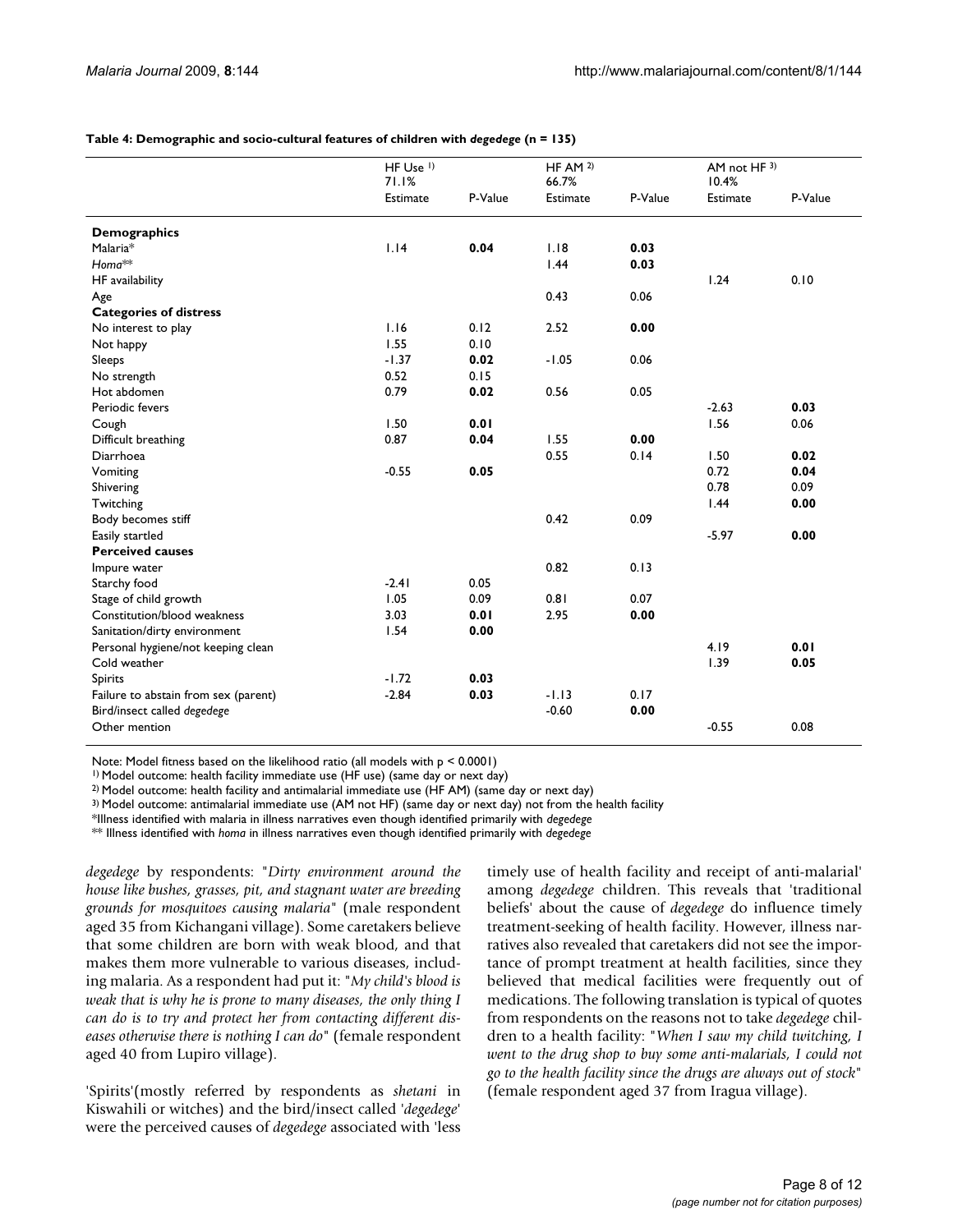Another respondent said: "*You see, it is waste of time going to the dispensary hoping to get some drugs and being told to get them from drug shops; sometimes you are also told to buy some syringes and bring them to the dispensary for injection, so when the child started twitching and becomes stiff, I with my mother rushed the child to the drug shop and got some quinine*" (female respondent aged 30 from Mbingu village).

Illness narratives show that caretakers are well informed about the importance of prompt treatment at a health facility, particularly for young children. The knowledge of this had been acquired from various sources, including: MCH (Mother and Child Health) clinics, previous experience with *degedege* cases, HDSS staff and the extensive social marketing activities in the study area [35]. The following is typical of narratives identifying the sources through which caretakers acquire knowledge about malaria: "*I myself know that whenever the child has various symptoms, I have to take her to the dispensary because when we attend the MCH clinic, we are told how to identify malaria symptoms through which we can promptly seek treatment at the dispensary*" (female aged 28 from Idete village).

"*My child had high fever, his stool was red and the eyes used to go up – you know I lost one of my children with the same symptoms, so this time I decided on my own to take the child to the dispensary because the other child passed away while my grandfather was trying to sponge him with traditional medicines. I did not want something bad to happen to my child, I immediately rushed him to the dispensary, he got some treatment and he was healed*" (female respondent aged 34 from Iragua village).

"*People from STIFL (Swiss Tropical Institute Field Laboratory, currently known as Ifakara Health Institute) are doing a wonderful job, you see every house has a number, they visit us frequently and educate us about health issues including malaria and the importance of seeking treatment at a health facility*" (male respondent aged 46 from Mbingu village).

#### *'Timely anti-malarial, not from the health facility'*

About 10.4% of children who had *degedege* used 'AM not HF' compared to 38.8% of those who had *homa*. The patterns of distress associated with this category include 'diarrhoea', 'twitching' and 'vomiting'. Typical *degedege* symptoms were grouped together and included 'twitching', 'stiff body', 'delirium', 'eyes turn white', 'kicking of legs and arms', 'froth in mouth', 'mouth twisted sideways', 'falling down' and 'easily startled'. Yet, 'twitching' was the only typical *degedege* symptom associated with timely anti-malarial, not from the health facility (Table 4). On the other hand, 'easily startled' was the pattern of distress that has a negative correlation with "timely anti-malarial receipt but not from the health facility" (AM not HF). The perceived causes that were associated with 'timely antimalarial use not from the health facility' (AM not HF) were 'personal hygiene' and 'cold weather'.

Representative narratives revealed that the major reasons for children with *degedege* receiving timely anti-malarial without seeking care from health facility include a belief in 'lack of drugs' and 'poor diagnosis at health facility'. 'Lack of money to pay for treatment' was also pointed out as a reason not to attend a health facility. The following narratives indicate how caretakers explained reasons for not attending health facility: "*I went straight to buy drugs at drug shop, I can not go to the dispensary since there is no diagnosis there, they do not take your blood to see what you are suffering from, so even the doctor does not know what he is treating*" (male respondent aged 41 from Mpofu village). A woman explained: "*There is no need to go the dispensary because in the end you will be told to purchase drugs from drug shops since the dispensary is always out of stock*" (female respondent aged 21 from Lupiro village). Another caretakers explained: "*I did not have money, I have no work that gives me any income, how can I go to the dispensary with only 100 shillings?, I just went to drug shops, still the money was not enough for the drugs* " (female respondent aged 18 from Ikule village).

Although some caretakers also used traditional treatment as the first aid for *degedege*, they recognized the importance of timely modern treatment to cure *degedege*. The following quote illustrates the experience reported: "*When I saw my child twitching, I went to the bush and got some leaves called 'manunganunga', which I used to sponge the child, after few minutes the twitching stopped so I took my child to the drug shop and we got an anti-malarial*" (female respondent aged 39 from Mpofu village).

# **Discussion**

The study examined local understandings and treatment practices of *degedege* compared to fever for children younger than five years of age, from the perspectives of their caretakers. This study applied an integrated methodology that examined health system, livelihood, as well as cultural epidemiological determinants of behaviour. The strength of this study lies in the fact that it does not only describe "conventional" factors influencing treatmentseeking behaviour for malaria (e.g. socio-economic characteristics), but also elucidates the significance of illness experiences, meanings and resulting treatment-seeking behaviour, in combination with perceptions on health service delivery. A combination of factors explains treatment-seeking behaviour and is hence key for targeted disease control.

Findings from this study provide both parallel and diverse ideas to previous studies about the role of illness experience, and its meaning for treatment practices of *degedege*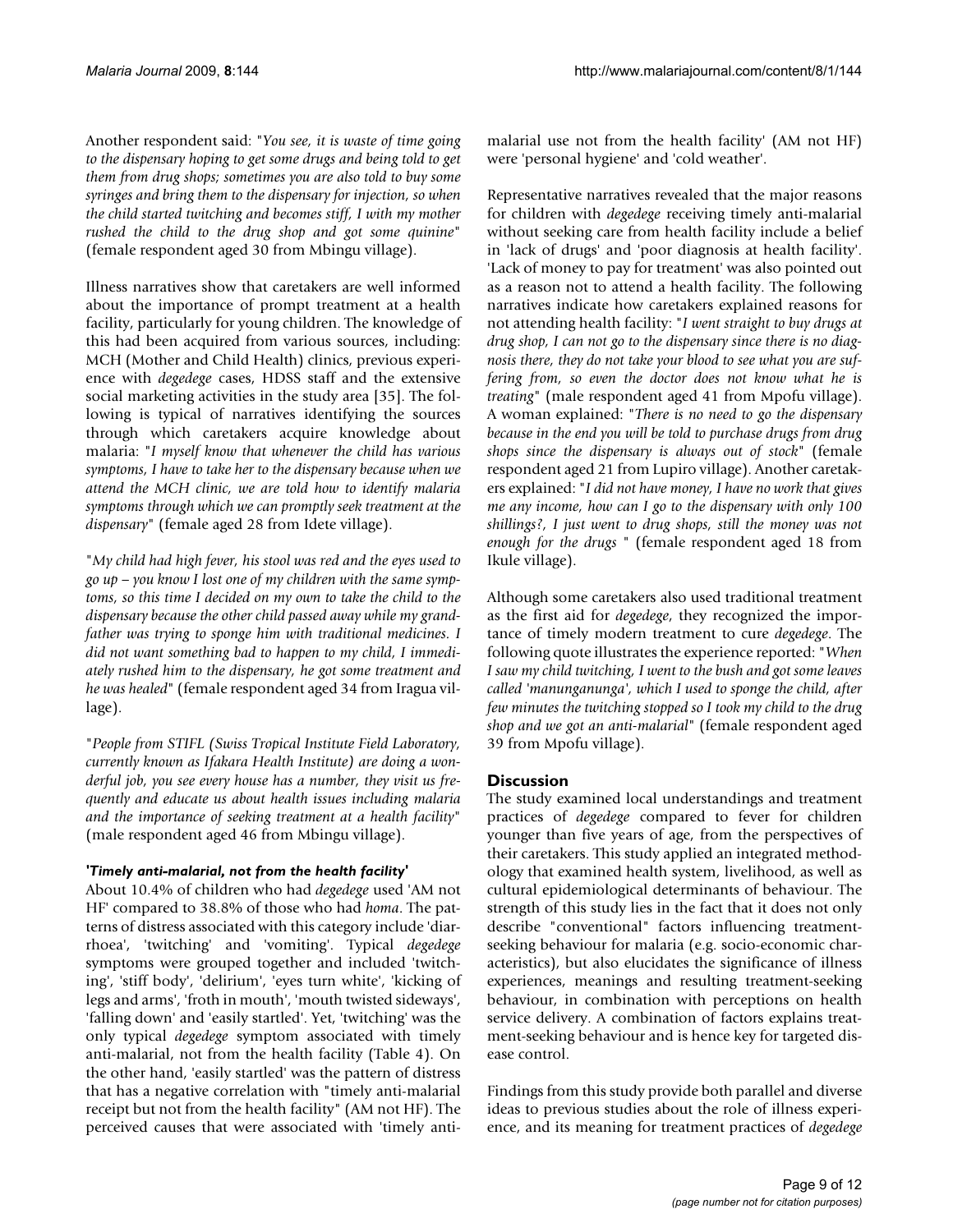and fever cases. The link between *degedege* and malaria, that respondents make, is certainly confirmed in this study, unlike other studies in sub-Saharan Africa, as reviewed by William and Jones [6], and in Tanzania in particular, where the two conditions were perceived as distinct [14-18].

The majority of children with *degedege* were taken to health facilities in a timely manner (71.1%), compared to those who had *homa* or malaria (45.6%). The finding confirms the study by de Savigny *et al* [21] which indicates modern care as the first choice of treatment for 78% of fatal malaria cases, and that by Ahorlu [22] where 90% of respondents identified convulsions as severe condition and recognized the need to seek modern treatment. This finding supports that at least in the selected research area there has been a shift in the practices for first treatment of *degedege*, compared to what has been reported in previous studies for the same area [14-19]. Moreover, the results provide information on the differences between the treatment patterns for fever (*homa*) and *degedege*. Fever cases have been reported as resorting more to modern treatment approaches than *degedege* cases [15,18], while the present study found a higher percentage children with *degedege* (71.1%) than children with fever (45.6%) accessing modern treatment. A number of studies have shown that treatment delay for fever/malaria is due to the perception that this illness is a 'normal everyday illness', and thus not a serious one [7,24,36].

While *degedege* symptoms were regarded as belonging not to the modern treatment field [14,18], this study attests the use of modern treatment for *degedege* cases. However, these results can also be attributed to the fact that people in the study area have been exposed to multiple health education campaigns since 1970, including the national '*Mtu ni Afya'* (meaning "Man is Health") campaign, which provided intensive information about symptoms, causes, treatment and prevention of malaria [13]. Moreover, in 1996, the study area was marketed via the thorough insecticide-treated nets social marketing campaign [17]. That campaign was preceded by a study [17], which revealed that communities did not link malaria with *degedege*, and as a result these findings were incorporated in the social marketing to correct the knowledge on linkage between the two. On the other hand, accurate knowledge does not essentially translate into appropriate behaviour, since treatment-seeking is also influenced by a number of other factors [37].

Caretakers of children with *degedege* who did not use health facilities at all, were less driven by local ideas with regard to the importance of traditional treatment as indicated by various studies [7-12,14-18], but instead, by the fact that the health facilities do not always provide adequate treatment options, including drugs and proper diagnosis, or that communities lacked the money to pay for treatment, confirming results of a study by Thera [24]. That health facilities are more often used may result from traditional ideas having become less pervasive, or from the fact that in the past there were fewer, or even no health facility options. Yet, the number of health facilities in Tanzania has been comparably high since 1991, when private health facilities were allowed to operate on their own. It is also possible that in areas where a health facility had previously been available, but not used, the association of traditional causes, however valid, was not as influential on behaviour even then.

A number of studies reported delayed health facility attendance and anti-malarial injection for various *degedege* related symptoms, including eye rolling, body stiffening and foaming at the mouth, which was regarded as fatal and therefore required traditional treatment [14,18]. On the contrary, these findings demonstrate that illness experience of *degedege* did not hinder caretakers to *timely* approach health facilities and receive anti-malarial medications. Instead, rather symptoms related to *homa*, including vomiting and increased sleeping, correlated more with less timely use of health facility than *degedege*. This particular finding corresponds with results presented by Muela [13], who found that for uncomplicated malaria, vomiting was perceived as a sign of relief, rather than a symptom showing an ascending to complicated malaria, and therefore treatment delay was common.

Spirits, the insect '*degedege*', and non-abstinence from sex were the perceived causes of *degedege*, and associated with less timely use of health facility and receipt of anti-malarial. This finding confirms views from previous studies, where *degedege* was related by respondents to spiritual causes and hence less likely to trigger the use of health facilities [7-12,14-19]. However, these ideas were not so influential as to keep the majority of children with *degedege* from accessing health facilities and receiving antimalarial medication. More importantly, the so called dirty environment (bushes, grasses, stagnant water) were considered as contributing to breeding sites for mosquitoes, which were recognized as the cause of *degedege* and accelerated the need for prompt treatment. This confirms a study conducted within the same programme [30], which found that for fever and *degedege* cases, mosquito bites were the most cited perceived cause.

More generally, the findings indicate that symptoms rather than causes are now the drivers of health-seeking behaviour. This may at least partly be attributed to the many health interventions and campaigns carried out in the study area emphasizing the importance of recognizing and responding to danger symptoms. The present study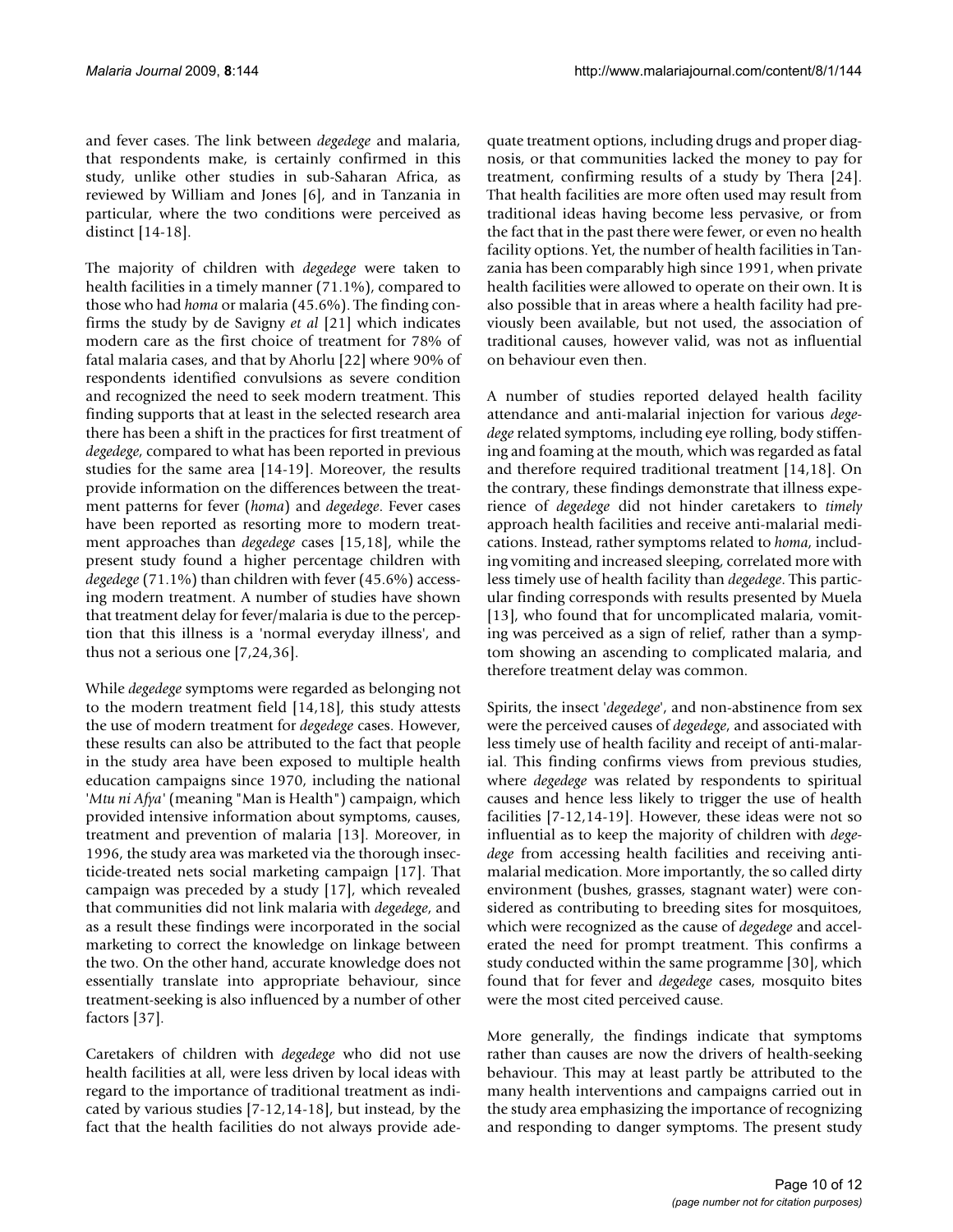took place two years after the 2002 introduction of IMCI (Integrated Management of Childhood Illnesses) devoting training to caregivers on early recognition of dangerous symptoms among children, through which prompt treatment at health facility was highly suggested [38]. The social marketing of insecticide treated nets (KINET) and of prompt and appropriate treatment seeking (ACCESS) program have certainly also contributed.

However it is important to point out that the results of the study are context-based and cannot be generalized. Firstly, the sample size of the study was restricted since it focused on first treatment and was based only on reported fever and *degedege* cases. Secondly, the study site was influenced by extensive malaria research activities and interventions that have been taking place in Kilombero and Ulanga Districts since several decades. While the results might not reflect the situation in other parts of the country, they provide insights into the effects of interventions such as the ACCESS programme in this area, and may thus inform research, policy and practice.

## **Conclusion**

This study examined caretakers' treatment-seeking patterns for children with *degedege* and *homa*, and then compared the findings with results from previous studies focusing on the same theme. Findings suggest that intensive community health education on causes and danger symptoms can trigger seeking of appropriate and timely treatment, and had positive influence on changed healthseeking behaviour in the study area. Health facility use was even higher among *degedege* children compared to children with normal fever. Furthermore, findings revealed that traditional ideas are no longer a significant influence in *delaying* health facility use for children with *degedege*. Even for children with *degedege* who did not use a health facility at all, reasons associated with this had more to do with poor services in the respective facility, and/or lack of money to pay for consultation and/or treatment, than the belief that *degedege* is better managed by traditional practices.

The main reasons why services were considered as inadequate were a lack of drugs and competence as well as equipment to make accurate diagnosis. Communities are exposed to insecurities when they lack financial capital, a significant livelihood asset in seeking care, especially when the exemption of children under the age of five who are supposed to receive free treatment in health facilities is not effective [30]. In order to further encourage people to seek timely and appropriate treatment, quality of care at health facilities needs to be improved, through making diagnosis and provider compliance with treatment guidelines more accurate, as well as therapies including drugs more available and affordable to communities. Initiatives for strengthening livelihoods including economic capabilities are also relevant in ensuring prompt and timely malaria treatment. Moreover, further education needs to focus on proper causes of malaria, specifically to correct the inaccurate association of malaria with *degedege* bird and hereditary causes. Finally, the correlation between female children and less use of timely health facility certainly needs to be explored in more depth since this may reflect a gender bias with regard to early treatment.

## **Competing interests**

The authors declare that they have no competing interests.

## **Authors' contributions**

AD was involved in the design and implementation of the study, field work, data management, analysis, interpretation and writing of the manuscript. AS, BO, CL, HM conceived the programme and its components, provided technical support and supervision, and commented on the manuscript. MW was involved in the design and analysis of the EMIC, interpretation and discussion of the findings. BO was involved in the conception and design of the study, data analysis, interpretation and writing of this paper. CP was involved in data analysis, interpretation and writing of this paper. MH was involved in the design and implementation of the studies and IM contributed to data collection and discussion of the findings. DG was in charge of statistical support and contributed to the analysis of the data. FK, AM and CM were responsible for the development and implementation of the interventions. All authors have read and approved the final manuscript.

#### **Ethical review**

This paper was published with the permission of Dr. Andrew Kitua, Director General, National Institute for Medical Research. Ethical Clearance of the ACCESS Programme proposal was granted by the National Institute for Medical Research of the United Republic of Tanzania (NIMR/HQ/R.8a/Vol.IX/236, September 16, 2003).

#### **Acknowledgements**

The authors wish to thank the communities of Kilombero and Ulanga Districts and their leaders for their active participation in the study. Special thanks to ACCESS and DSS field workers for their work commitment. We are grateful to IHI Data Unit and Hilda Mwambukusi who entered the questionnaires. We sincerely appreciate the contribution of Sandra Alba in statistical analysis of the data. Funding for this research was provided by Novartis Foundation for Sustainable Development and the Scholarship Programme of Basel City for Students from Developing Countries.

#### **References**

- 1. WHO/HTM/GMP: *World Malaria Report* Geneva: WHO; 2008.
- 2. Ministry of Health: *National Guidelines for Malaria Diagnosis and Treatment* Dodoma: Government of the United Republic of Tanzania; 2000.
- 3. Gomes F, Faiz MA, Gyapong JO, Warsame M, Agbenyega T, Babiker A, Baiden F, Yunus EB, Binka F, Clerk C, Folb P, Hassan R, Hossain MA, Kimbute O, Kitua A, Krishna S, Makasi C, Mensah N, Mrango Z, Olliaro P, Peto R, Peto TJ, Rahman MR, Ribeiro J, Samad R, White NJ: